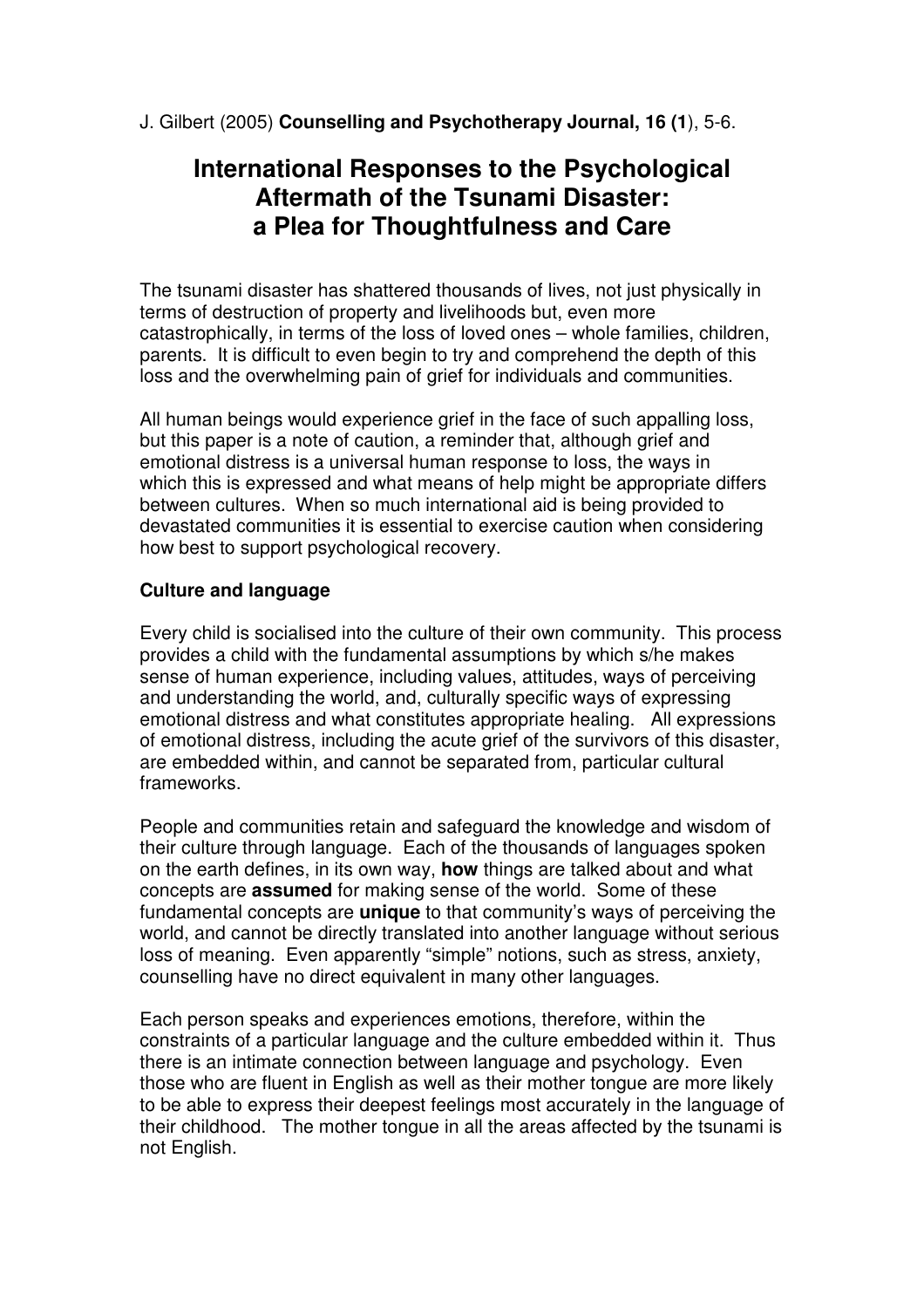These language and culturally specific psychological factors are fundamental when considering the international response to the terrible grief and psychological distress now being experienced.

## **The restoration of meaning**

Any experience of loss fundamentally disrupts the ability to find meaning. Loss of loved ones, home, familiar surroundings and livelihoods is a catastrophic loss of the meanings which life held before the disaster. Everyone affected will grieve and mourn these terrible losses.

The mourning and emotional distress of people who have suffered this natural disaster are **normal reactions** to an extraordinary event. Throughout the grief, acute at first, and lasting a lifetime, the primary task, underlying everything to be done, is the restoration of meaning – restoration of meaning in a situation where most of the previous meanings by which life was lived have been obliterated.

Traditional cultural values and traditional family and social role expectations have a crucial role in restructuring life and restoring meaning. Joining with others who have suffered similarly can greatly aid the journey through unimaginable grief.

- **The mending of social relations is essential for the expression of grief, the restoration of meaning, and the process of reconstruction.**
- **The primary role of humanitarian aid for the psychological aftermath of the disaster is to facilitate this process.**

#### **Learning from the past**

In other complex emergencies there has been much confusion and controversy in relation to the provision of appropriate psychological support. However, reviews of psychosocial programmes provided in Kosovo and Rwanda have clearly highlighted the lessons to be learned in relation to culturally appropriate interventions, and the recent review by WHO (2005) is a welcome acknowledgment of this. Particular concerns have been raised regarding the diagnosis of posttraumatic stress disorder (PTSD) within large populations, and the need to understand psychological distress as a **normal** response to abnormal events. The dangers of "medicalising" normal emotional reactions and the risk of the breakdown of traditional community healing mechanisms by the importation of external specialists is also now increasingly recognised.

Individual counselling has sometimes been provided in the past almost as a "prescription" for dealing with all kinds of traumatic experiences, but fortunately it is now recognised that this separation of someone from their social group for individual help can be alien to many cultures and can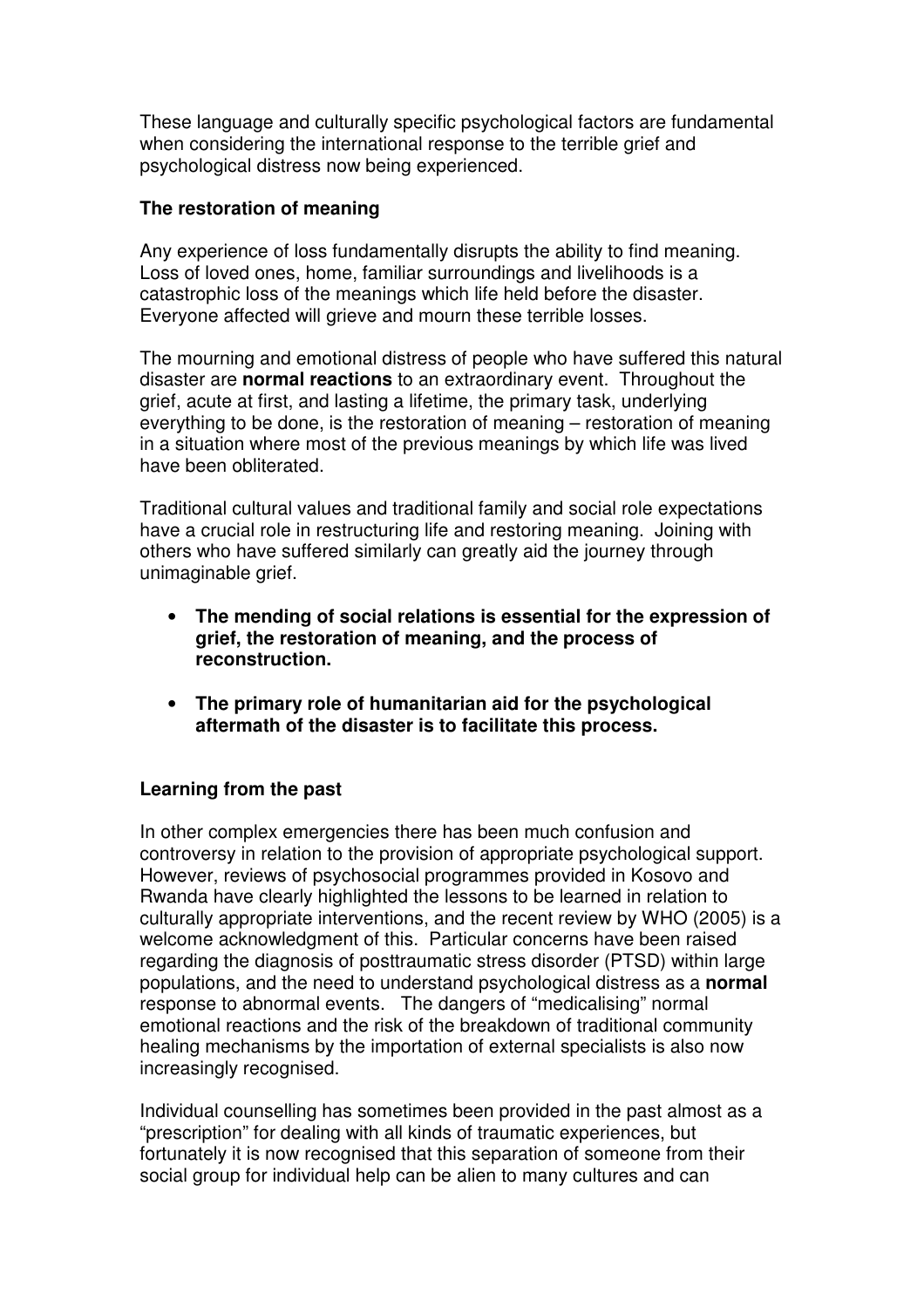stigmatise people in their own communities. This is particularly the case in societies where the individual's recovery is intimately bound up with the recovery of the wider community, as is the case in all the areas affected by the tsunami.

WHO (2003, 2005) make specific recommendations as to how external agencies can assist in the mending of social relations and the re-building of communities. The following section complements those specific strategies and recommendations by highlighting some overarching principles. .

#### **Guiding principles**

- Local language, the expression of feelings and concepts of emotional healing within local communities must always take precedence over Western interventions.
- Sufficient **time** must be taken to understand the cultural context how are the effects of the disaster being interpreted? How does the particular cultural group express distress? What are the appropriate ways of healing and dealing with loss?
- Every nation and community has its own peculiar "genius", its own ways of thinking, acting, communicating and caring for its citizens. Supporting that unique "genius" is the basis of psychological recovery.
- People themselves are always the experts in their own feelings, and some expressions of distress may be "untranslateable" into Western frameworks.
- Appropriate social interventions can have very powerful secondary psychological effects on well being, for example, restoration of normal activities, schooling for children, encouraging active participation in the community, and re-establishing cultural and religious events.
- Access to valid information is essential to reduce public anxiety and distress
- Networks are crucial. Anything that can be facilitated to help reconstitute family and kinship ties and social and cultural institutions will be beneficial. Maintenance of traditions is central to the struggle to maintain the sense that there is still order in the universe and that life may once again provide meaning

It is essential to take care to avoid the creation of dependency on external knowledge and personnel for psychological recovery, and not to implicitly undermine community structures.